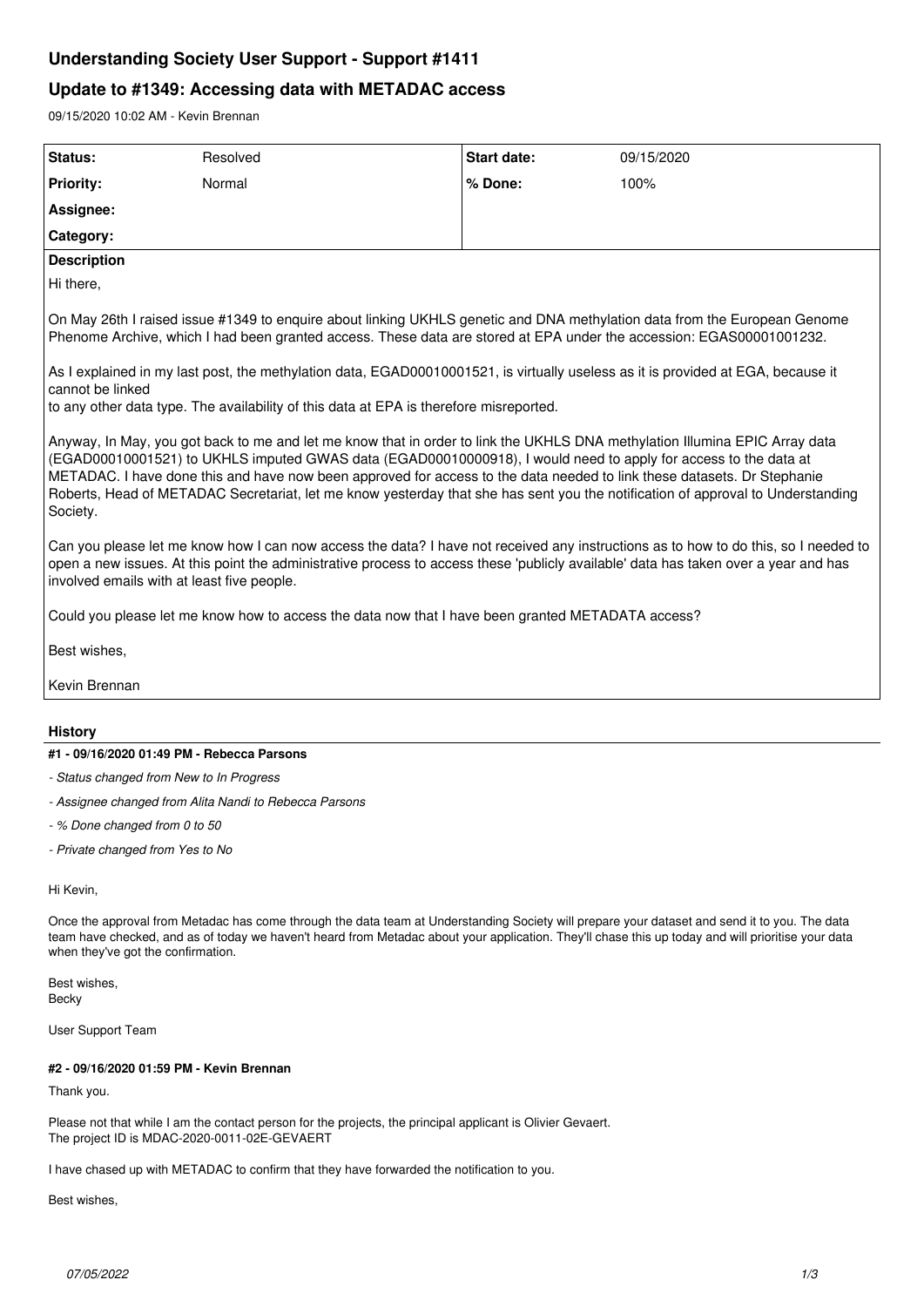### Kevin

## **#3 - 09/16/2020 02:29 PM - Kevin Brennan**

Stephanie Roberts from METADAC has just got back to me, confirming to me that the email was sent to [genetics@understandingsociety.ac.uk](mailto:genetics@understandingsociety.ac.uk) on September 14, 2020 at 12:59.

I am cc'd on this email. Please let me know if it would be helpful for me to forward this email to you. Stephanie is concerned that METADAC emails are being rejected due to a recent data breach.

Thanks,

Kevin

# **#4 - 09/16/2020 03:37 PM - Rebecca Parsons**

Hi Kevin,

Thanks for the additional information. The data team are checking and if the email from Stephanie isn't there, they'll contact her.

Best wishes, Becky

# **#5 - 09/16/2020 03:41 PM - Kevin Brennan**

Thank you,

If the team need to contact METADAC, could you please ask the team to cc someone from METADAC apart from Stephanie, as Stephanie has told me that she is on leave.

Joel Minion is the other person I have worked with from METADAC: Joel Minion@newcastle.ac.uk

Thanks,

Kevin

# **#6 - 09/16/2020 03:45 PM - Rebecca Parsons**

Will do! Thanks, Becky

# **#7 - 09/18/2020 10:02 AM - Rebecca Parsons**

*- Status changed from In Progress to Feedback*

- *Assignee deleted (Rebecca Parsons)*
- *% Done changed from 50 to 80*

Hi Kevin,

Just to confirm that the data team have received the approval from Metadac and will be in touch with you when the data is ready.

Best wishes, Becky

User Support Team

# **#8 - 09/18/2020 10:07 AM - Kevin Brennan**

Great, thanks Becky.

Best wishes,

Kevin

# **#9 - 09/21/2020 02:36 PM - Alita Nandi**

*- Assignee set to Kevin Brennan*

# **#10 - 09/22/2020 12:20 PM - Alita Nandi**

*- Status changed from Feedback to Resolved*

*- % Done changed from 80 to 100*